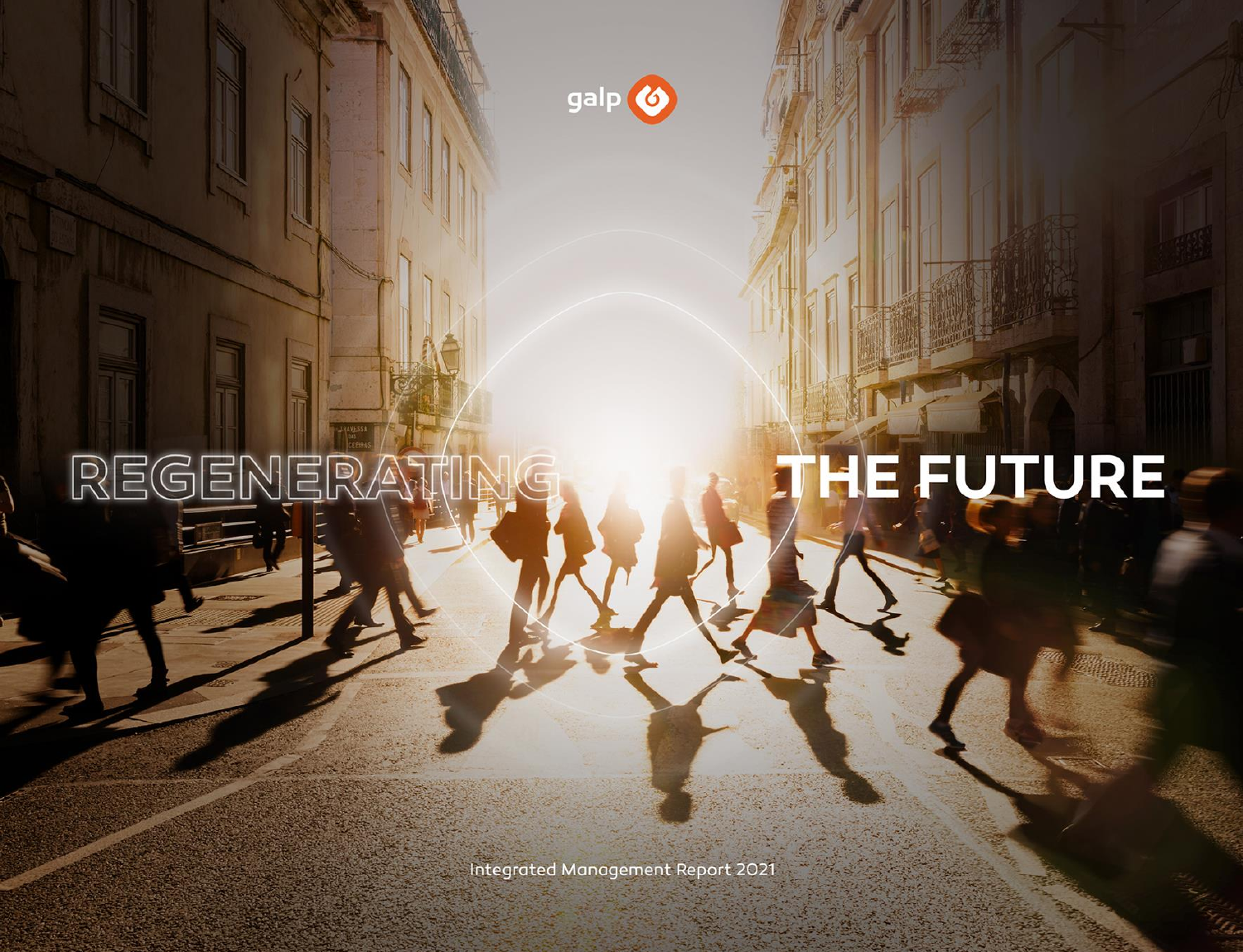### **Index**

**Board of Directors' Message[\\_\\_\\_\\_\\_\\_\\_\\_\\_\\_\\_\\_\\_\\_\\_\\_\\_\\_\\_\\_\\_\\_\\_\\_\\_\\_\\_\\_\\_\\_\\_\\_\\_\\_\\_\\_\\_\\_\\_\\_\\_\\_\\_\\_\\_\\_\\_\\_\\_\\_\\_\\_\\_\\_\\_\\_\\_\\_\\_\\_\\_\\_\\_\\_\\_\\_\\_\\_\\_\\_\\_\\_\\_\\_\\_\\_\\_\\_\\_\\_\\_\\_\\_\\_\\_\\_\\_\\_\\_\\_\\_\\_\\_\\_\\_3](#page-2-0)**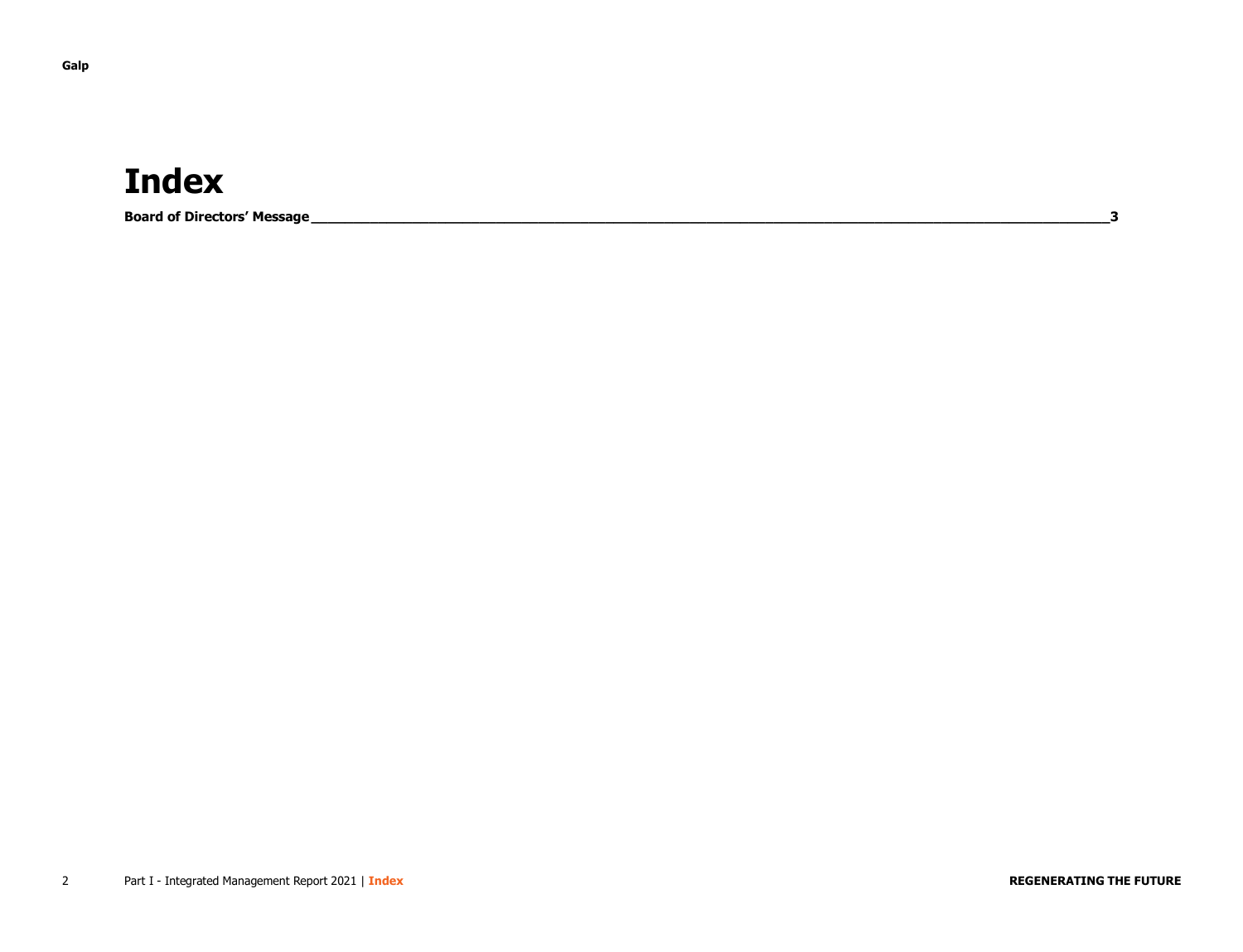## <span id="page-2-0"></span>**Board of Directors' Message**

## **Paula Amorim**

#### **Chairperson**

Throughout 2021, the world continued to face economic and social disruptions, with the pandemic also affecting supply chains and energy market dynamics. One reality is becoming ever more evident – the urgent need to transform our energy systems to support societies moving towards a more sustainable collective future.

Under such volatile times, our determination and ability to innovate are being put to the test. And so is the fundamental role that successful energy companies can play in the energy transition. I see Galp strongly positioned to rise to the challenges, to create value and take a leading role in this transition.

Andy Brown took on the CEO role in February 2021. With the full support from the Board, we have introduced a new purpose for Galp – Let's Regenerate the Future Together – and reinforced our decarbonisation ambitions. We are aiming to be a net zero emissions Company by 2050 and have set intermediate targets for 2030 to reduce the level of greenhouse gas emissions from our operations, as well as the carbon intensity of what we generate and sell.

The Excom has worked diligently to present a refreshed strategy, one which fully reflects Galp's ambitions to harvest and reshape its portfolio. I am thrilled with the extent to which our People have embraced the new purpose and their determination to make it happen. This gives me extra confidence in a value-accretive and sustainable future for Galp.